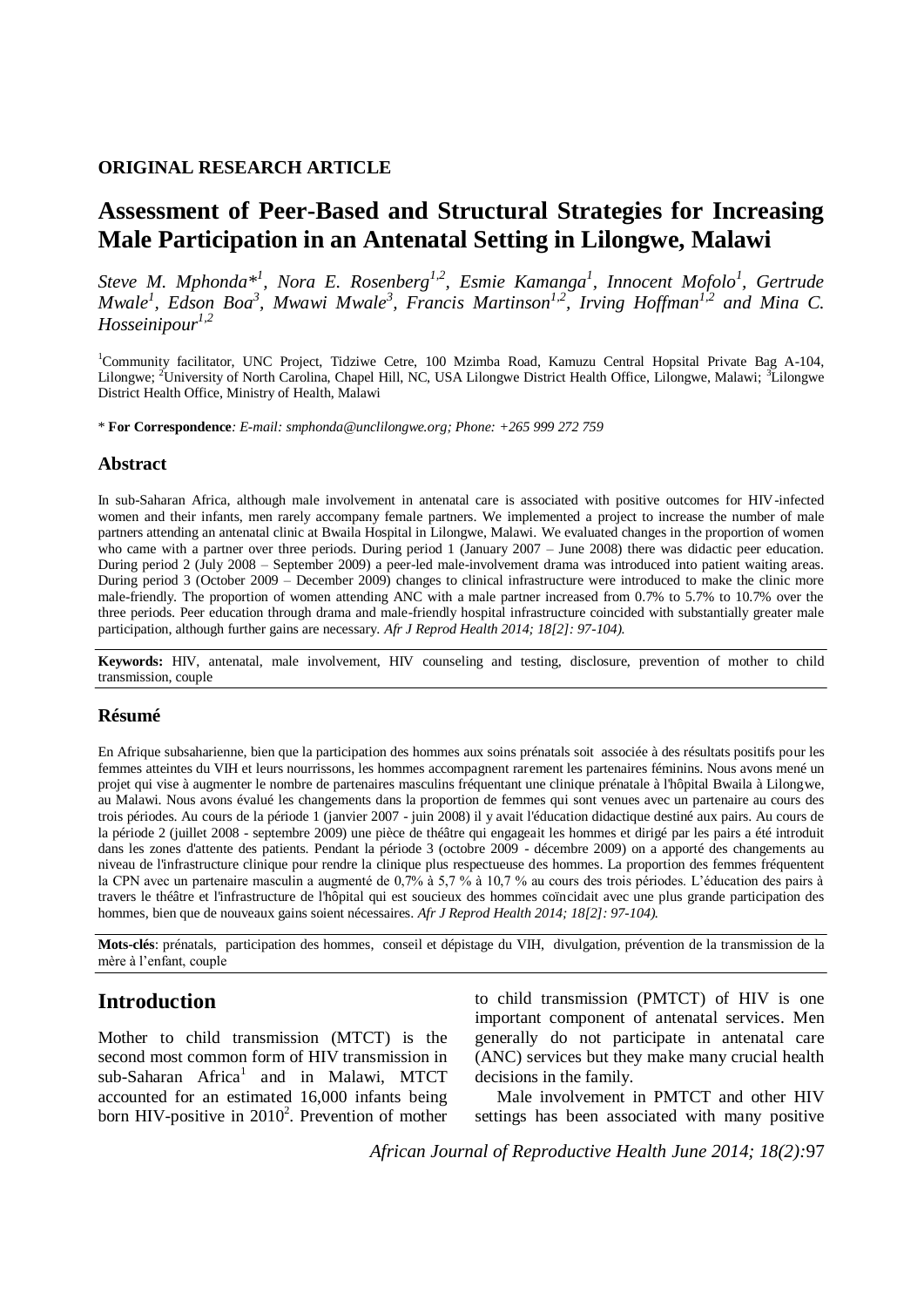outcomes, including increased uptake of interventions to prevent vertical and sexual HIV transmission<sup>3,4</sup>. Male involvement also facilitates communication about HIV serostatus, thereby reducing one of the major barriers to acceptance of ARV prophylaxis by mothers for themselves and their newborns, as well as encouraging adoption of preventive behaviors within couples to reduce HIV  $incidence$  during pregnancy<sup>5</sup>. . Additionally, antenatal settings provide an opportunity for testing the whole family for HIV, including male partners. There is evidence of high prevalence of  $HIV$  serodiscordance among couples<sup>6,7</sup>, low rates of disclosure of HIV serostatus by women, particularly in ANC settings<sup>8,9</sup>, and low rates of male testing in Malawi<sup>10</sup>. Thus involving men in ANC could have benefits for the HIV-infected woman, her male partner, and their infant.

In spite of the benefits of involving men, the optimal strategies for recruiting men to ANC settings or involving them in care remain unknown. Giving invitation letters or leaflets to women presenting for  $ANC<sup>11-13</sup>$  or to community members who may have family members going to ANC are methods that have been attempted  $A_{15}$ . However, these strategies may not address the perceptions that antenatal services are not for men, and that the antenatal clinic environment is not welcoming<sup>16-18</sup>. They also do not involve changes to the infrastructure itself. Noting that male participation in antenatal care in Malawi was low but important, male involvement was promoted and monitored as a component of the PMTCT process at Bwaila Maternity Hospital in Lilongwe, Malawi starting in 2007. The male involvement program sought to address some of the barriers to care through peer education and changes to the design of the antenatal clinic. Peer Education is an approach to health promotion, in which lay persons are supported to promote health-enhancing change among their peers. Peer educators are not professionals, but they are trained to assist people who need health information and services. Peer educators bring information to hard-to-reach groups in a manner that is often perceived as acceptable and understandable. Peer education can be didactic, simply relying on peers to deliver educational messages, or it can be participatory, using creative means and cultural vehicles to

### *Mphonda et al.* **Antenatal Male Participation**

deliver messages in a culturally relevant manner. Changes to infrastructure, such as having rooms for couple counseling, spacious waiting area, toilets for men, and delivery rooms which can accommodate a male partner can make a clinic more male-friendly.

The aim of the project was to increase the number of couples attending antenatal clinic and accessing PMTCT services at Bwaila hospital. The objective of the paper is to describe the nature of the male involvement program and highlight the effects of peer education and a male friendly hospital infrastructure on male participation and HIV testing in the ANC setting.

# *Methods*

## *Study setting*

The study took place at the antenatal clinic of Bwaila Hospital in Lilongwe, the capital city of Malawi. This hospital is a maternity district hospital under the Malawi Ministry of Health. The maternity structure at this hospital was built for the population in 1936 under English colonial rule, at a time when the Lilongwe population was considerably smaller. By early 2000s it could not meet the demands of the population in this high fertility setting<sup>10</sup>. Currently, 12,000 babies are delivered at Bwaila each year, an average of 33 per day, but sometimes as many as  $60^{19}$ .

In response to the high burden of MTCT in this population, The Elizabeth Glaser Pediatric AIDS Foundation (EGPAF) was funded through the United States Agency for International Development (USAID) to implement the Call to Action (CTA) project aimed at integrating HIVrelated services at Bwaila. The CTA Project has been providing PMTCT services at Bwaila hospital since April 2002.

During this time period, the PMTCT package at the clinic included: group education, group HIV pre-test counselling in wait areas, opt-out HIV testing for all pregnant women, HIV post-test counselling, including infant feeding options, family planning discussions, nutritional support, and antiretroviral prophylaxis for HIV-positive mothers and babies. It also included a partner involvement component, which consisted of couple counselling and testing.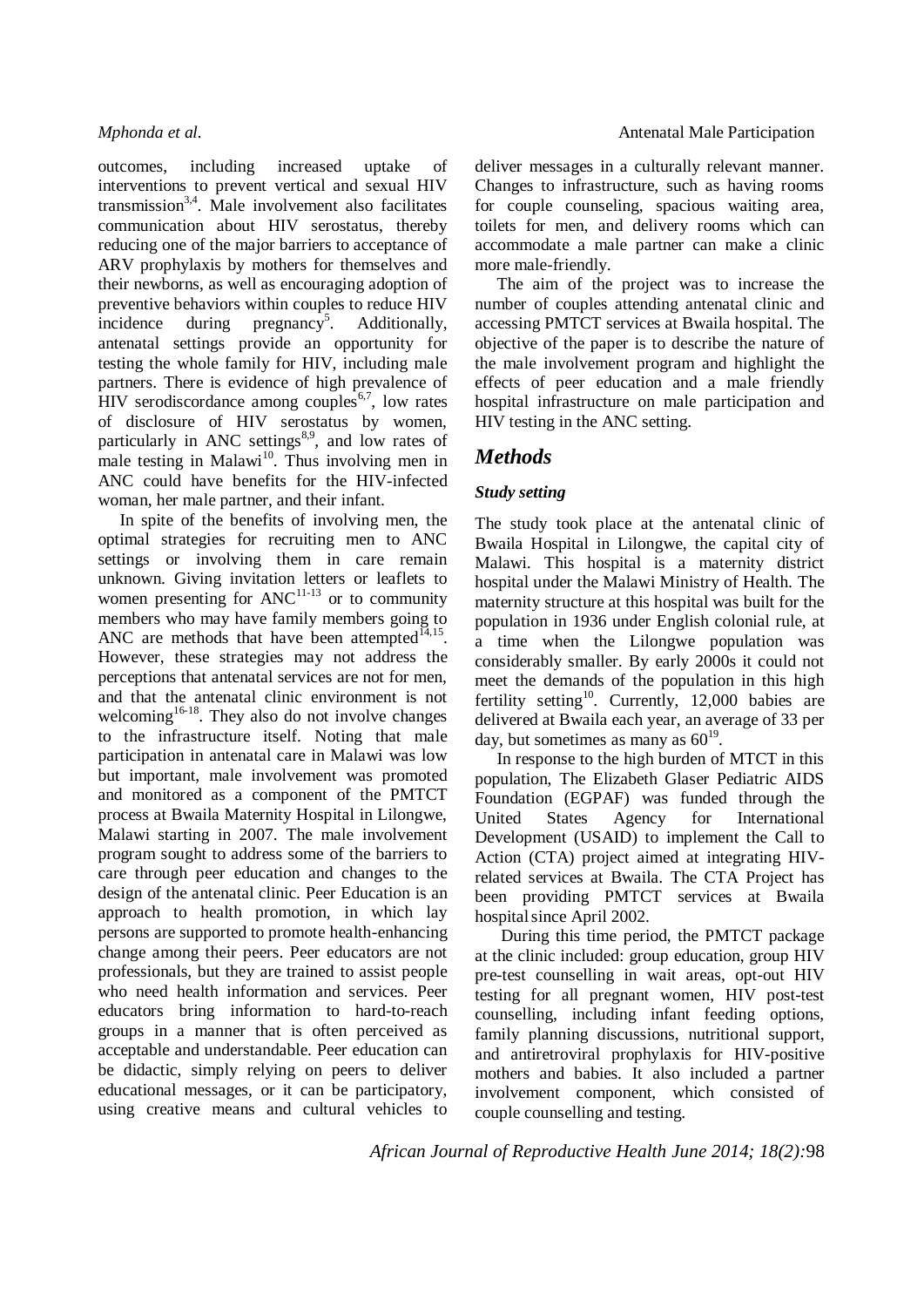### *Peer Education Interventions*

In 2006, as part of the CTA Project, 50 couples who went through the PMTCT program were trained to be peer educators with the aim of promoting PMTCT among their peers. They were approached by Bwaila clinical staff and asked to volunteer to provide information and support to their peers. All those who agreed were trained on basic HIV/AIDS information, including PMTCT. Since these peer educators had gone through the PMTCT process themselves they had real-life experience with PMTCT. Additionally, involving peer educators was a form of task shifting that allowed health personnel to address other activities. From January 2007 through June 2008 (period 1), the peer educators gave health talks in the morning at the antenatal clinic, talking to the mothers and the few men who were present on the importance of male participation in PMTCT. These talks emphasized the importance of involving a male partner, antenatal care and hospital delivery, and HIV prevention. All discussions were didactic. In July 2008 (the start of period 2), a drama which was educative, participatory, and entertaining was introduced into wait area as another way of delivering the same messages. Key messages in the drama included, importance of couples counseling, and how to deliver health messages, including disclosure of HIV status to husbands and male partners. Five peer educator couples and one clinic nurse formed the cast of the play. All the antenatal mothers at the clinic were also involved in the play by answering questions posed by the cast members and singing songs. Men in the wait areas also had an opportunity to express their opinions and concerns. The play was performed at the antenatal clinic every Monday and Tuesday*.* Monday and Tuesday are days with the largest attendance at the clinic. In addition, starting in this period, leaflets encouraging male partner recruitment were distributed.

## *Structural Interventions*

In July 2006 (before period 1), a change in scheduling was made to address male participation. Previously, women were seen on a

### *Mphonda et al.* **Antenatal Male Participation**

first-come, first-serve basis. But starting at this time, all women who brought their partners were attended to first. This was done so that men should not be at the clinic for long, a barrier noted in several settings. It was thought that this might incentivize women to invite their male partners to ANC and for their male partners to attend. This policy was in place during periods 1, 2, and 3.

In October 2009 (the start of period 3) a new maternity wing, funded by the Irish charity the Rose Project, was opened (19). This building was constructed primarily to make space for the growing volume of antenatal patients. Unlike the old building, the new building was explicitly designed with the goal of involving men. There was more space in waiting areas, rooms large enough for HIV couple counseling and testing, modern delivery rooms which could accommodate a partner, and toilets for men. The purpose was to make men feel comfortable coming to this facility.

## *Study design and Data collection*

We collected data for male participation at 3 different time periods (Figure 1) for number of women attending ANC for an initial visit, number of men receiving an HIV test, and the proportion of women presenting with a male partner. We also assessed characteristics of male partners and couples, including male age, male HIV status, and partnership HIV status. In all three time periods, all males and all females presenting for antenatal care were entered into separate registries at the time of presentation. Both males and females were entered only once per pregnancy. Data were entered into the male and female registries in the antenatal clinic by the clinic nurses. At the end of period 3, the number of entries in the male and female registers was counted for each period. Data from the male registry were entered into an Excel database by a researcher. Data entered included client number, date of presentation, age, HIVstatus (HIV-positive or negative), and couple HIV status (HIV-concordant positive, HIV-concordant negative, or HIV-discordant). Because these couple-level variables were recorded in the male registry, linkage to the female registry was not necessary.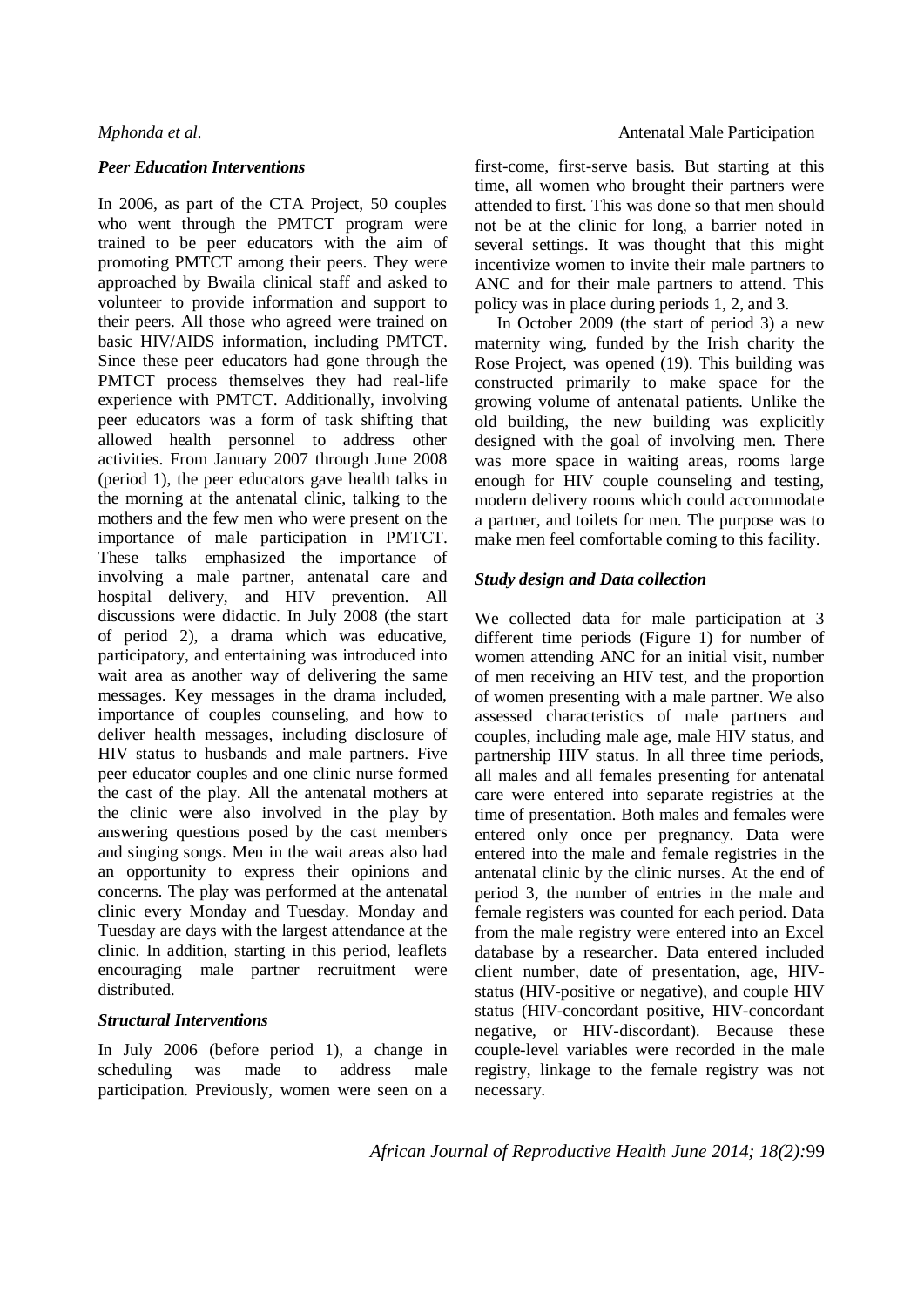| <b>Time Period 1</b>                           | <b>Time Period 2</b>                               | <b>Time Period 3</b>                                                                |
|------------------------------------------------|----------------------------------------------------|-------------------------------------------------------------------------------------|
| (January 2007-June 2008)                       | $(July 2008-September 2009)$                       | (October 2009-December 2009)                                                        |
| • Women with partners                          | • Women with partners attended                     | • Women with partners                                                               |
| attended to first                              | to first                                           | attended to first                                                                   |
| • Simple peer education<br>• Original building | • Peer education with drama<br>• Original building | • Peer education with drama<br>• New building with male-<br>friendly infrastructure |

Caption: Figure 1 summarizes the interventions in the three time periods.

### *Data analysis*

To calculate the number of couples, in each time period, the number of males in the male registry was divided by the number of females in the female registry. This calculation was used as the proportion presenting with a male partner. This proportion was available in all three time periods. In the second and third time periods, descriptive statistics were calculated. Descriptive data were not available from the first time period. We calculated the mean and median age of men, the proportion of men who were HIV-positive and HIV-negative, and the proportion of couples who were HIV-concordant-positive, HIV-concordantnegative, and HIV-discordant. We also calculated the proportion of HIV-discordant couples in which the male was the HIV-positive partner by dividing the number of HIV-positive men by the number of HIV-discordant couples.

Use of these data was approved by the Malawi National Health Sciences Research Committee and the University of North Carolina Institutional Review Board.

## *Results*

There were 30,066 women who attended an initial antenatal visit during the three time periods: 14,585 during period 1, 12,700 during period 2, and 2,781 during period 3. Of these women, 0.7% presented with a male partner in period 1, 5.7% presented with a male partner in period 2, and 10.7% presented with a male partner in period 3 (Table 1).

During time period two, 732 males presented to the clinic. The mean age of these males was 29 years and the median age was 28 years with an interquartile range of 25 to 32 years. Of these males, 615 (84%) had a negative HIV test result and 117 (16%) had a positive HIV test result. Of the 732 couples, 78.1% were HIV-concordant negative, 13.3% were HIV-concordant positive and 8.6% were HIV-discordant. Of the 63 HIVdiscordant couples, 34% had an HIV-positive male partner and 66% had an HIV-positive female partner.

**Table 1:** Characteristics of Couples

|                              | <b>Period</b> | Period     | Period     |
|------------------------------|---------------|------------|------------|
|                              | 1             | 2          | 3          |
| Number of pregnant           |               |            |            |
| females                      | 14,585        | 12,700     | 2,781      |
| Number of males              | 96            | 732        | 300        |
| Percentage of pregnant       |               |            |            |
| females presenting as        |               |            |            |
| couple                       | 0.7           | 5.7        | 10.7       |
|                              |               |            |            |
| Mean Age of male             |               | 29         | 28         |
| partners<br>Male HIV status  |               |            |            |
|                              |               |            |            |
| HIV-positive<br>HIV-negative | NA<br>NA      | 16%<br>84% | 16%<br>84% |
|                              |               |            |            |
| Couple HIV status            |               |            |            |
| HIV-concordant positive      | NA            | 13%        | 13%        |
| HIV-concordant negative      | NA            | 78%        | 81%        |
| HIV-discordant               | NA            | 9%         | 6%         |
| HIV-discordant<br>couple     |               |            |            |
| status                       |               |            |            |
| Male HIV-positive            | NA            | 34%        | 50%        |
| Female HIV-positive          | NA            | 66%        | 50%        |

Caption: Table 1 shows total number of antenatal women presenting for at least one antenatal visit, the number of women presenting at least once as a couple, the percentage of women presenting as a couple at 3 different time periods, male HIV status, couple HIV status, and HIV-discordant couple status.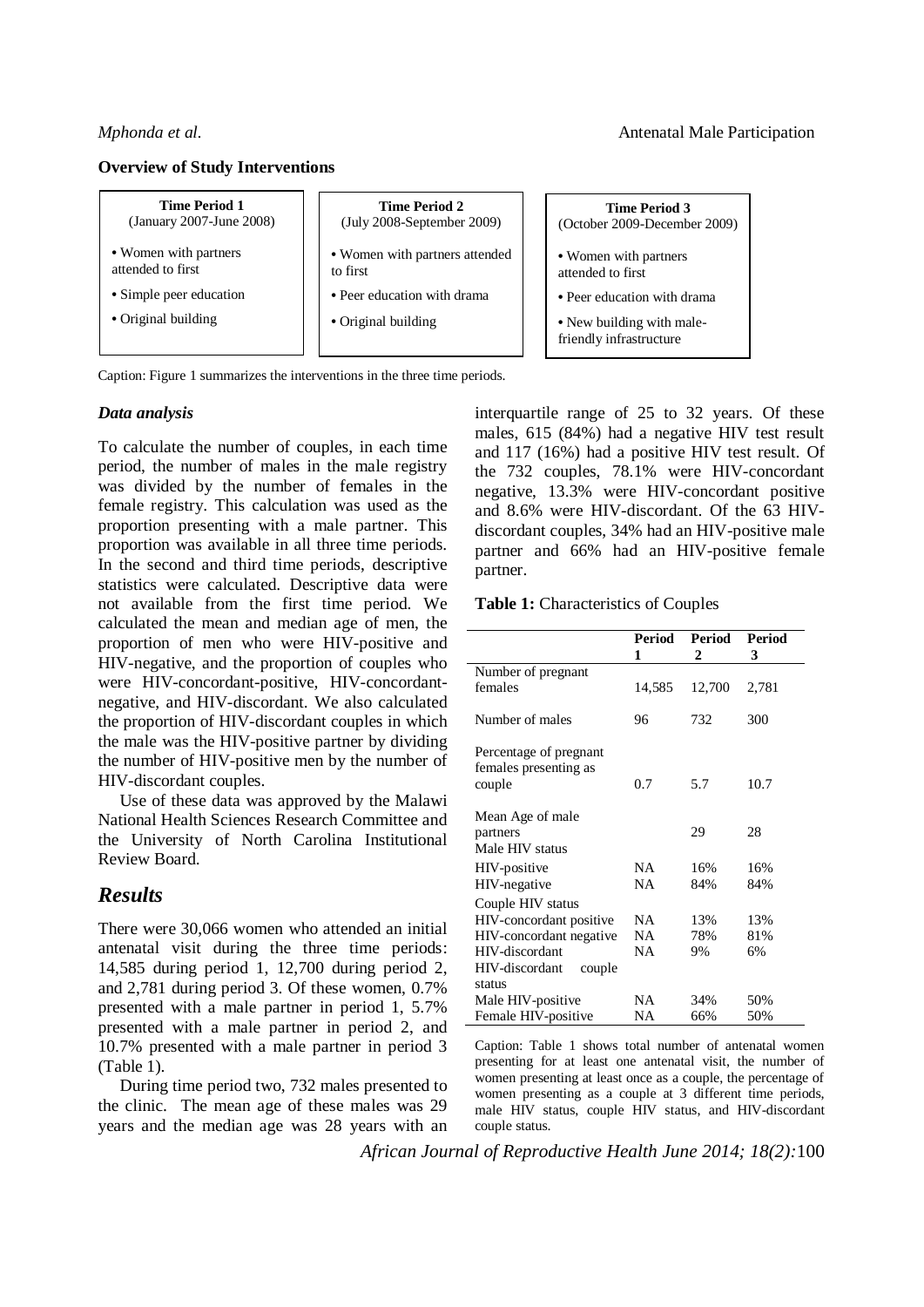During time period three, 300 males presented to the clinic. The mean age of these males was 28 years and the median age was also 28 with an inter quartile range of 24 to 32 years. Of the 300 males, 253 (84%) had an HIV-negative test result and 47 (16%) had an HIV-positive test result. Of the couples, 81.3% were HIV-concordant negative, 12.7% were HIV-concordant positive and 6% were HIV-discordant. Of the 18 HIV-discordant, couples, 50% had an HIV-positive male partner and 50% had an HIV-positive female partner.

# **Discussion**

We have shown that in this urban setting with very low initial uptake of male participation, the introduction of peer education through drama coincided with a substantial increase in male attendance. With the addition of male-friendly hospital infrastructure, an additional increase in male participation was seen. These findings suggest that intervening through strategies at different levels may increase male participation in the antenatal process.

Our findings are consistent with other research underscoring the need to intervene at many different levels. In a systematic review from the region, multiple individual, dyad, social, and systems facilitators were identified which promote male involvement<sup>18</sup>. At the systems level, offering couple counseling and testing was identified as important in many settings<sup>3, 20-21</sup>. Sensitization was also considered an important facilitator<sup>13</sup>, as was increasing male knowledge about the benefits of PMTCT<sup>22</sup>.

However, many aspects of the strategies used in this setting were novel. We are not aware of other assessments of peer educators using drama to promote male antenatal involvement. We hypothesized that engaging peer educators in PMTCT would significantly increase referral of men into ANC care due to the similarity of peer educators to the patients. However, it was not until period two, when drama was used with relevant language, messages, and scenarios that men began to present in higher numbers. We consider this strategy not only to be culturally appropriate, but also to be cost effective, as it only required minimal training and supervision. Nonetheless, peer educators need to be selectively recruited,  $\alpha$  adequately trained, supervised, and supported<sup>23</sup>. Those in decision making positions should encourage peer counseling programs, especially those that are participatory and culturally-relevant, and not simply educational.

During time period 3, the new infrastructure was constructed with an emphasis on family involvement. This coincided with additional increases in male participation. However the reality on the ground is that most resource limited countries like Malawi cannot afford new facilities. Nonetheless, aspects of these programs can be adopted, even without the construction of a new building. For example, it is possible to reorganize existing space to make room for couple HIV counseling and testing, or to add less costly outdoor tents for this purpose. Similarly, it is possible to make clinic-level decisions to prioritize women presenting with men. Essentially, management and staff need to take initiative to make their health facilities male friendly using the available resources.

Our findings suggest that the drama and changes in infrastructure led to the increased male involvement that was seen. However, given our study design which lacked a comparison group, some gains in male participation over time may be due to other factors such as education campaigns or programs by other organizations within the district. It also may be due to a general scale-up of HIV-related services during this time period $^{10}$ .

Traditionally sexual and reproductive health services that include PMTCT have focused mostly on women, but male involvement has been associated with many benefits for mother-infant pairs. In other sub-Saharan African countries, male participation in PMTCT may enhance safe sex, treatment adherence, infant feeding, and maternal nutrition<sup>11,24</sup>. In Malawi, antenatal male involvement has been associated with facility delivery and completion of the PMTCT cascade<sup>25</sup>. Understanding if male participation is associated with uptake and retention in Option B+, Malawi's new program for same-day ART initiation for all HIV-infected and breastfeeding women<sup>26</sup>, is an important area for future research.

Involving men in antenatal settings can also have substantial benefits for the men themselves,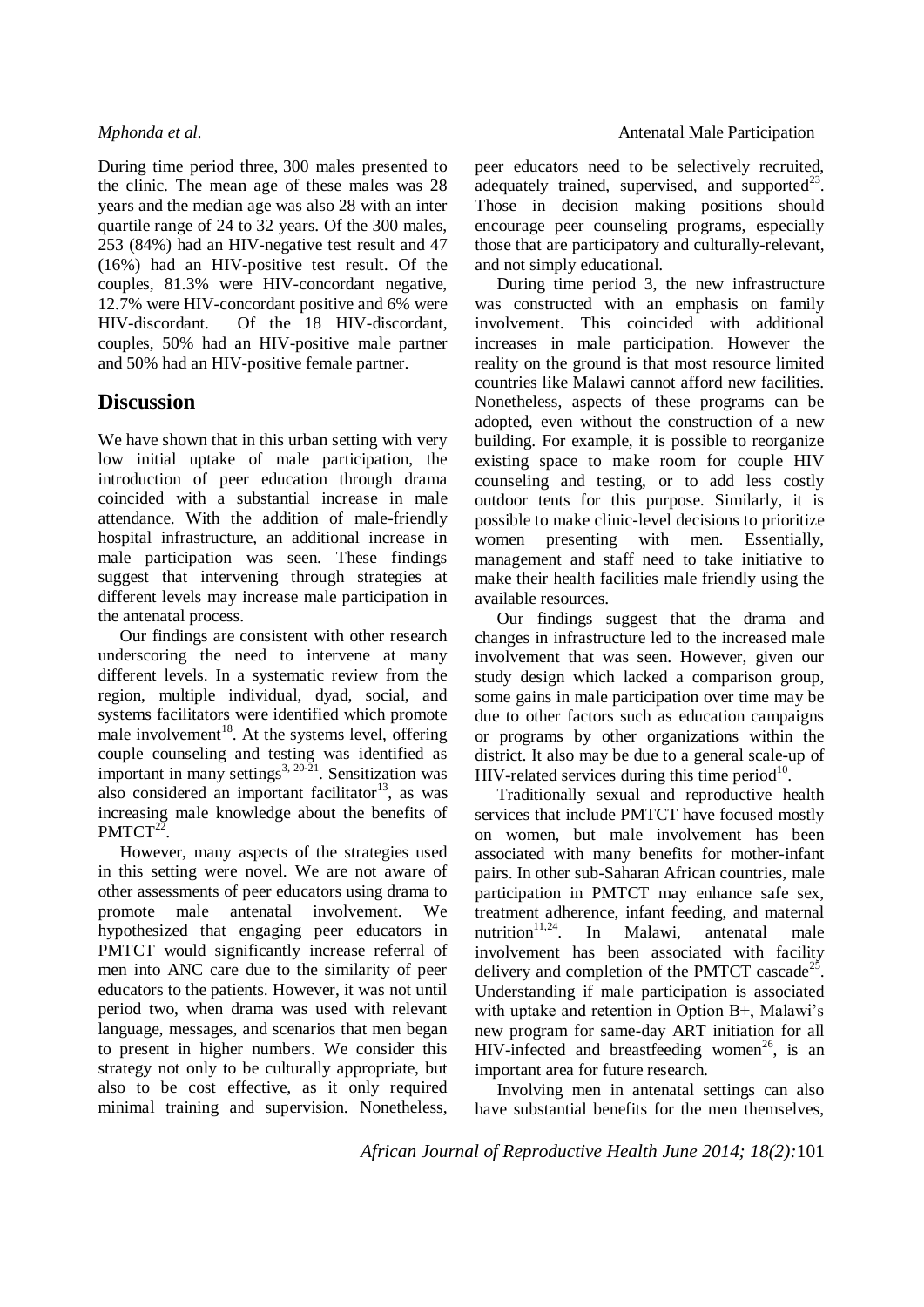especially when HIV counseling and testing is offered. In this setting, a substantial proportion of the men tested for HIV learned that they were HIV-infected. This HIV diagnosis is a necessary first step for linkage to HIV care and treatment services. In addition, many men learned that they were in HIV-discordant partnerships. Regardless of which partner is infected, mutual awareness of HIV-discordance within a partnership has been associated with very high uptake of consistent condom use<sup>4,27</sup> and this knowledge presents an opportunity for antiretroviral treatment as prevention within the couple<sup>28</sup>.

Of note, our analysis underestimated the proportion of females who brought male partners to antenatal care. First, we included *all* antenatal women in the proportion's denominator, even though some of these women may not have had ongoing partnerships. Second, we did not capture all male partners presenting to the Bwaila antenatal clinic, only those who received HIV counseling and testing. If males already knew they were HIV-infected, had documentation of a recent HIV-negative test, or refused testing they were not captured in this study, even if they presented to the clinic. Third, some women may have divided their antenatal care between Bwaila and another health facility. They may have brought their male partners to these other facilities, an activity that would not have been captured in our study. This suggests that the male involvement program was more successful than what is reported here.

Despite our gains in male involvement, uptake remained sub-optimal and additional strategies are needed to address barriers to male involvement. We did not assess *why* men did not present for care, but research from other settings may be relevant. HIV-infected women may be afraid to present with male partners for fear that disclosure will lead to divorce, something expressed in other Malawian settings<sup>29</sup>. In Mpwapwa District in Tanzania, some barriers to male involvement included lack of information, fear of HIV-test results, and limited time to spend at clinics<sup>30</sup>. Other barriers often cited are social and religious norms that prohibit males from attending female health services and the widespread attitude that female reproductive health is not a male responsibility<sup>18</sup>. Adding to these reasons, men in

Malawi have expressed the attitude of midwives and health workers to be unsupportive<sup>22</sup>. We believe future strategies to improve maternal and child health should therefore be community-based as a complement to any facility-based  $component<sup>31</sup>$ .

Overall, we showed that development of multilevel male involvement programs appeared to improve recruitment of male partners and identification of new HIV infections and HIVdiscordant couples. We recommend expansion of peer counseling programs with drama and consideration of family-friendly structural changes to all health facilities in Malawi.

# **Acknowledgements**

This work was supported by the HIV Prevention Trials Network (HPTN) by grants UM1-AI068619 and U01-AI068619. Nora E. Rosenberg was supported by the UNC Hopkins Morehouse Tulane Fogarty Global Health Fellows Program (R25TW009340) and University of North Carolina Center for AIDS Research (P30 AI50410). We would like to acknowledge Call to Action program nurses and staff at UNC Project and Ministry of Health staff, peer educators, and ANC patients at Bwaila Hospital for their contributions to this study.

# **Contributions of Authors**

We declare that this work was done by the author(s) named in this article and all liabilities pertaining to claims relating to the content of this article will be borne by the authors. SM conceptualized the study, in collaboration with EK, GM, IM, EB, FM, IH, MM, and MH. EK, GM, MH, IM oversaw data collection. Data analysis and interpretation were performed by SM and NER. SM prepared the initial draft manuscript and revisions were made by NER, MH, and IM. All authors reviewed and approved the final draft.

# **References**

- 1. UNAIDS. *Global Report: UNAIDS Report on the Global Epidemic* 2012.
- 2. WHO/UNAIDS/UNICEF. *Global Response to HIV/AIDS: Epidemic Update and Progress towards Universal Access* 2011.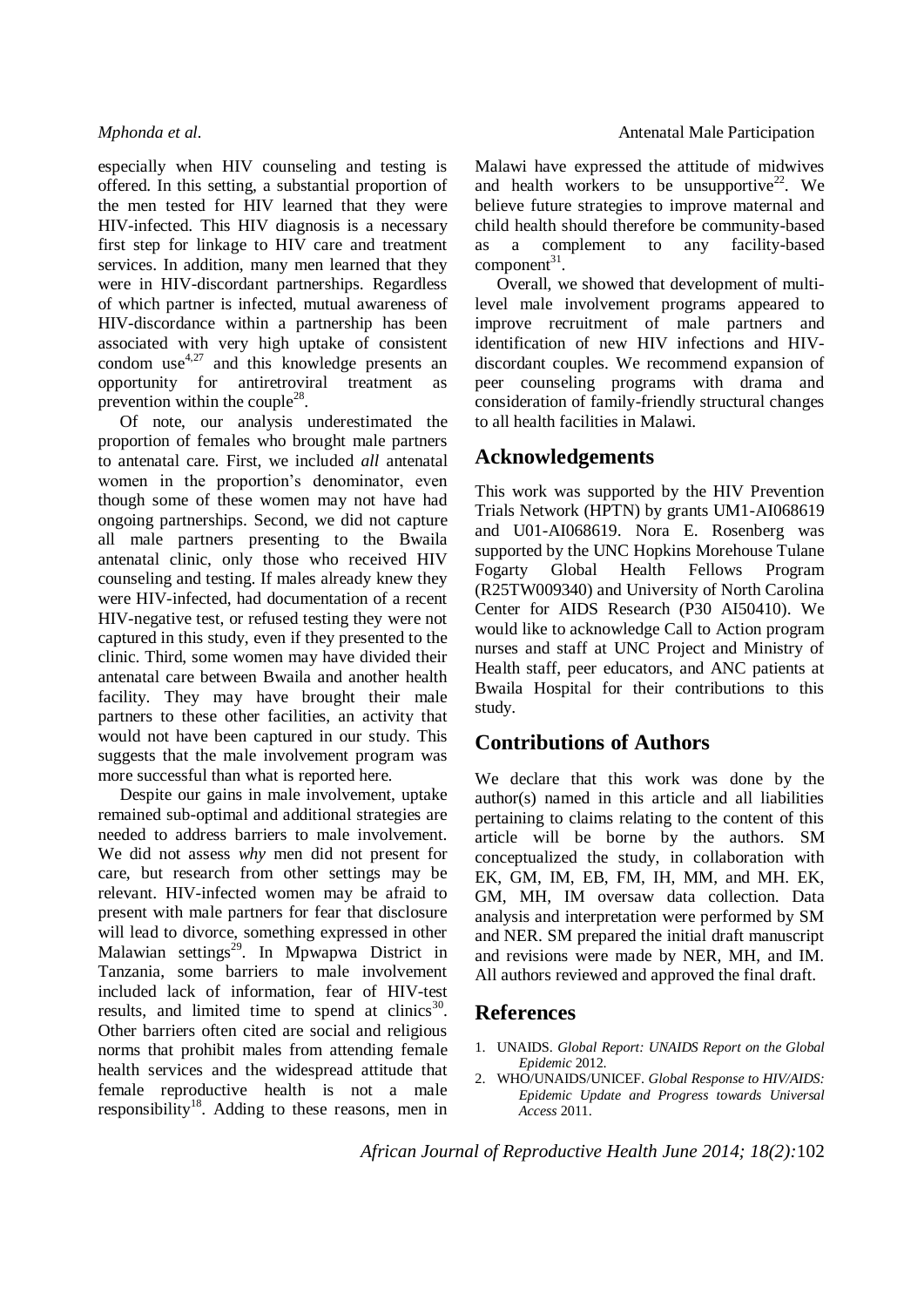- 3. Farquhar C, Kiarie JN, Richardson BA, Kabura MN, John FN, Nduati RW, et al. Antenatal couple counseling increases uptake of interventions to prevent HIV-1 transmission. *J Acquir Immune Defic Syndr* 2004; 37(5):1620-6.
- 4. Rosenberg NE, Pettifor AE, Bruyn GD, Westreich D, Delany-Moretlwe S, Behets F, et al. HIV Testing and Counseling Leads to Immediate Consistent Condom Use Among South African Stable HIV-Discordant Couples. *J Acquir Immune Defic Syndr* 2013; 62(2):226-33.
- 5. Mbonye AK, Hansen KS, Wamono F, Magnussen P. Barriers to prevention of mother-to-child transmission of HIV services in Uganda. *J Biosoc Sci* 2010; 42(2):271-83.
- 6. Lingappa JR, Lambdin B, Bukusi EA, Ngure K, Kavuma L, Inambao M, et al. Regional differences in prevalence of HIV-1 discordance in Africa and enrollment of HIV-1 discordant couples into an HIV-1 prevention trial. *PLoS One* 2008;3(1):e1411.
- 7. Dunkle KL, Stephenson R, Karita E, Chomba E, Kayitenkore K, Vwalika C, et al. New heterosexually transmitted HIV infections in married or cohabiting couples in urban Zambia and Rwanda: an analysis of survey and clinical data. *Lancet* 2008; 371(9631):2183-91.
- 8. Maman S, Mbwambo J, Hogan NM, Kilonzo GP, Sweat M. Women's barriers to HIV-1 testing and disclosure: challenges for HIV-1 voluntary counselling and testing. *AIDS Care* 2001;13(5):595-603.
- 9. Medley A, Garcia-Moreno C, McGill S, Maman S. Rates, barriers and outcomes of HIV serostatus disclosure among women in developing countries: implications for prevention of mother-to-child transmission programmes. *Bull World Health Organ* 2004; 82(4):299-307.
- 10. National Statistical Office and ICF Macro. Malawi Demographic and Health Survey 2010. Zomba, Malawi and Calverton, Maryland, USA: 2011.
- 11. Becker S, Mlay R, Schwandt HM, Lyamuya E. Comparing couples' and individual voluntary counseling and testing for HIV at antenatal clinics in Tanzania: a randomized trial. *AIDS Behav* 2010;14(3):558-66.
- 12. Byamugisha R, Astrom AN, Ndeezi G, Karamagi CA, Tylleskar T, Tumwine JK. Male partner antenatal attendance and HIV testing in eastern Uganda: a randomized facility-based intervention trial. *J Int AIDS Soc* 2011;14:43.
- 13. Mohlala BK, Boily MC, Gregson S. The forgotten half of the equation: randomized controlled trial of a male invitation to attend couple voluntary counselling and testing. *AIDS* 2011;25(12):1535-41.
- 14. Wall K, Karita E, Nizam A, Bekan B, Sardar G, Casanova D, et al. Influence network effectiveness in promoting couples' HIV voluntary counseling and testing in Kigali, Rwanda. *AIDS* 2012;26(2):217-27.
- 15. Wall KM, Kilembe W, Nizam A, Vwalika C, Kautzman M, Chomba E, et al. Promotion of couples' voluntary HIV counselling and testing in Lusaka, Zambia by

influence network leaders and agents. *BMJ Open* 2012;2(5).

- 16. Early end for FEM-PrEP HIV prevention trial. *AIDS Patient Care STDs* 2011;25(6):383.
- 17. Auvinen J, Kylma J, Suominen T. Male Involvement and Prevention of Mother-to-Child Transmission of HIV in Sub-Saharan Africa: An Integrative Review. *Curr HIV Res* 2013;11(2):169-77.
- 18. Morfaw F, Mbuagbaw L, Thabane L, Rodrigues C, Wunderlich AP, Nana P, et al. Male involvement in prevention programmes of mother to child transmission of hiv: a systematic review to identify barriers and facilitators. *Systematic Reviews* 2013;2(1):5.
- 19. The Rose Project, accessed 04/23/2013. Available from: http://www.roseproject.org/.
- 20. Msuya SE, Mbizvo EM, Hussain A, Uriyo J, Sam NE, Stray-Pedersen B. Low male partner participation in antenatal HIV counselling and testing in northern Tanzania: implications for preventive programs. *AIDS Care* 2008;20(6):700-9.
- 21. Desgrees-Du-Lou A, Brou H, Djohan G, Becquet R, Ekouevi DK, Zanou B, et al. Beneficial effects of offering prenatal HIV counselling and testing on developing a HIV preventive attitude among couples. Abidjan, 2002-2005. *AIDS Behav* 2009;13(2):348-55.
- 22. Aarnio P, Olsson P, Chimbiri A, Kulmala T. Male involvement in antenatal HIV counseling and testing: exploring men's perceptions in rural Malawi. *AIDS Care* 2009; 21(12):1537-46.
- 23. Kelly JA. Popular opinion leaders and HIV prevention peer education: resolving discrepant findings, and implications for the development of effective community programmes. *AIDS Care* 2004;16(2):139- 50.
- 24. Farquhar C, Mbori-Ngacha DA, Bosire RK, Nduati RW, Kreiss JK, John GC. Partner notification by HIV-1 seropositive pregnant women: association with infant feeding decisions. *AIDS* 2001;15(6):815-7.
- 25. Kalembo FW, Zgambo M, Mulaga AN, Yukai D, Ahmed NI. Association between Male Partner Involvement and the Uptake of Prevention of Mother-to-Child Transmission of HIV (PMTCT) Interventions in Mwanza District, Malawi: A Retrospective Cohort Study. *PloS One* 2013;8(6):e66517.
- 26. Schouten EJ, Jahn A, Midiani D, Makombe SD, Mnthambala A, Chirwa Z, et al. Prevention of motherto-child transmission of HIV and the health-related Millennium Development Goals: time for a public health approach. *Lancet* 2011;378(9787):282-4.
- 27. Kennedy CE, Medley AM, Sweat MD, O'Reilly KR. Behavioural interventions for HIV positive prevention in developing countries: a systematic review and<br>meta-analysis. Bull World Health Organ meta-analysis. *Bull World Health Organ* 2010;88(8):615-23.
- 28. Cohen MS, Chen YQ, McCauley M, Gamble T, Hosseinipour MC, Kumarasamy N, et al. Prevention of HIV-1 infection with early antiretroviral therapy. *N Engl J Med* 2011;365(6):493-505.